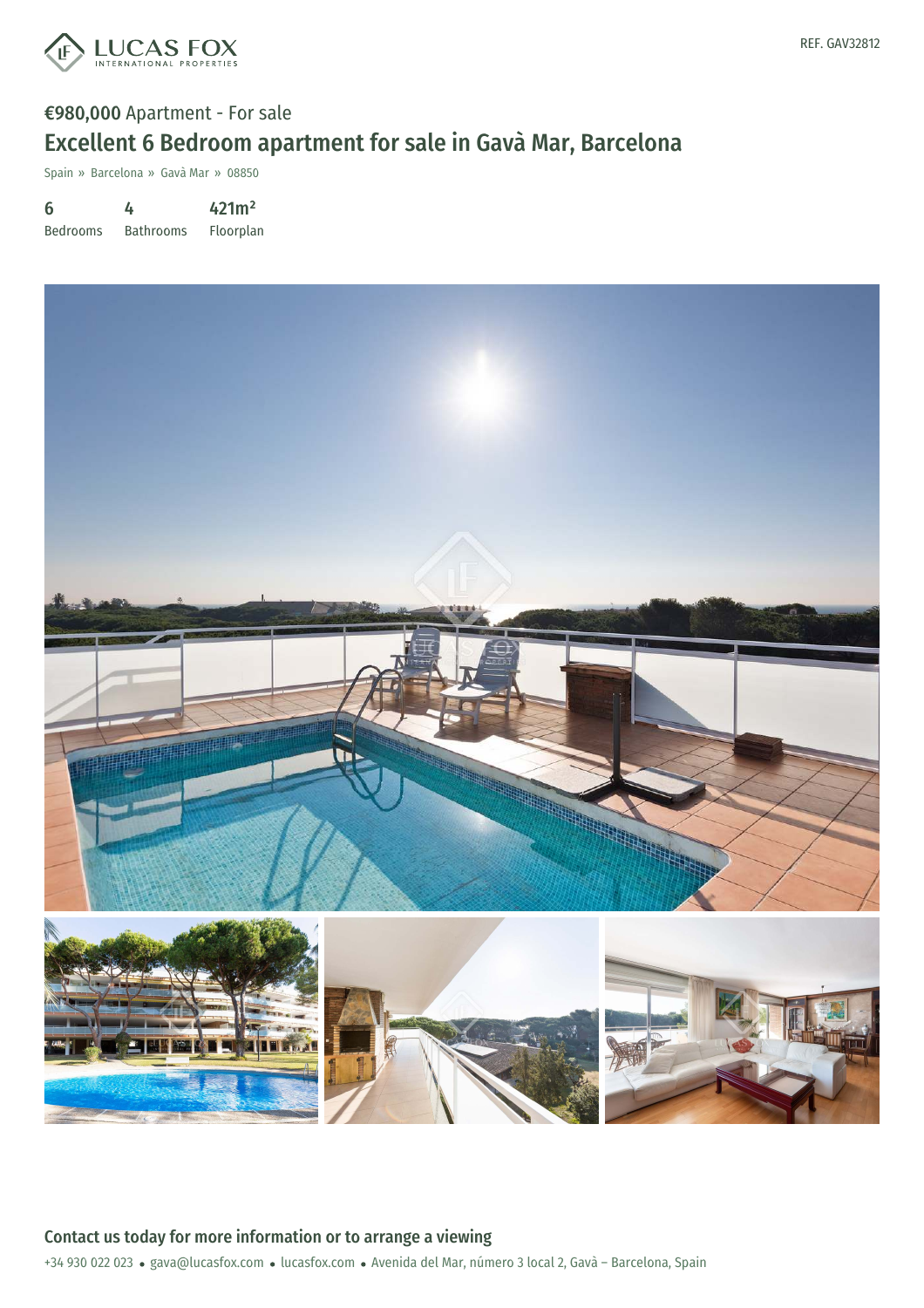

# €980,000 Apartment - For sale Excellent 6 Bedroom apartment for sale in Gavà Mar, Barcelona

Spain » Barcelona » Gavà Mar » 08850

6 Bedrooms 4 Bathrooms 421m² Floorplan

#### OVERVIEW

## Corner penthouse of 221 m² built with 6 bedrooms and 4 bathrooms plus a private solarium with a pool of about 200 m² for sale in Gavà Mar.

Corner penthouse parallel to the seafront in the exclusive area of Gavà Mar. It consists of 221 m² built with six bedrooms and 4 bathrooms, plus a private solarium with a pool of about 200 m<sup>2</sup>. It is an exceptional home due to its size and its privileged location.

It is located within the excellent renowned Formentor developemnt, which offers its neighbours access to the well-kept common areas that include a tennis court, swimming pool, garden, children's area and closed multipurpose community spaces.

We go up to the third floor to access the home. It consists of six bedrooms, five of them double, with fitted wardrobes, four bathrooms (currently two used as storage spaces), a large independent kitchen and a large living-dining room with access to the terrace that surrounds the apartment. At the top we find a huge solarium for private use with a pool and 360 degree dream views.

The home includes, in the basement, a double storage room and four covered parking spaces.

This duplex penthouse is equipped with air conditioning, heating and is very bright.

It is an exclusive home in Gavà Mar, with great potential and the possibility of remodelling it to your liking to create a dream duplex.



[lucasfox.com/go/gav32812](https://www.lucasfox.com/go/gav32812)

Mountain views, Sea views, Garden, Swimming pool, Terrace, Tennis court, Natural light, Parking, Air conditioning, Balcony, Barbecue, Chill out area, Double glazing, Equipped Kitchen, Exterior, Fireplace, Heating, Library, Near international schools, Pet-friendly, Playground, Storage room, To renovate, Utility room, Views